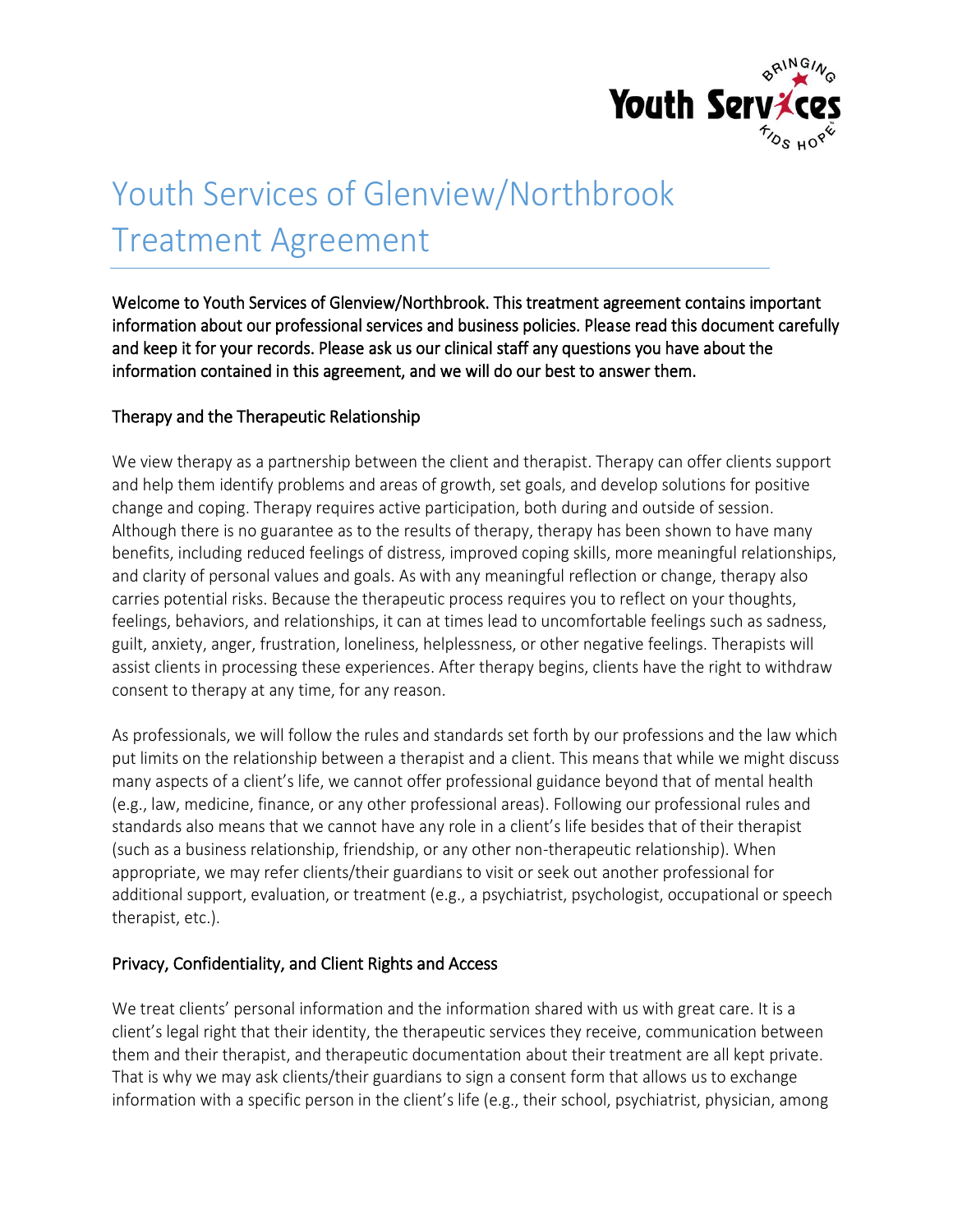others) before we can share information about them or their treatment.

In some specific situations, however, we may release relevant information without a client's/guardian's authorization:

- Insurance: An insurance company will sometimes ask for more information on symptoms, diagnoses and/or a therapist's treatment methods. Please understand that we have no control over how these records are handled at the insurance company. Our policy is to provide only as much information as the insurance company will need to pay benefits.
- Legal: Instances include when an overdue fee collector requires information, when a client is involved in a court proceeding and a court order is issued, when a government agency is requesting information for health oversight activities, or when a client files a complaint or lawsuit (in order to defend the clinician), or when a client files a worker's compensation claim.
- Quality of Services: To provide high quality therapy, Youth Services' clinical staff participates in consultation with their colleagues and clinical supervisors, who are also legally obligated to uphold client privacy. Youth Services is a training facility for doctoral, master, and bachelorlevel students. Therefore, the students may be asked to present data or report drafts in a supervisory seminar. All data or drafts presented will be un-identified (i.e., will contain no identifying information). Additionally, the use of audio recording (which must first be agreed to through written consent from the client and guardian) may be used solely for the purposes of clinical supervision. Any content of the recorded interview will be maintained as confidential, and all recordings will be erased or destroyed after their use for supervision.
- Administrative and Billing: In order to fulfill functions such as scheduling, billing, and quality assurance, clinical staff share relevant protected information with administrative and billing staff. These staff members have been given training about protecting client privacy and have agreed not to release any information outside of the practice without the permission of a clinical staff member.

Additionally, there are some unusual situations in which we are legally obligated to take action in which we may need to reveal some information about a client and their treatment:

- Harm to Self and/or Others: If a client makes a serious threat to harm themselves and/or another person, the law requires your therapist to try to protect the client and/or the other person. This usually means telling parents/guardians about the threat.
- Abuse and/or Neglect: If a therapist believes an individual has been and/or will be abused and/or neglected, they are legally required to report this to the appropriate authorities.

*For more information on patient privacy and rights, please refer to the Health Insurance Portability and Accountability Act (HIPAA), which is federal legislation that dictates privacy protections and patient rights, including the use and disclosure of your Protected Health Information (PHI): [http://www.hhs.gov/hipaa/.](http://www.hhs.gov/hipaa/)* 

## Appointments and Access to Clinicians

An appointment is a commitment to our work. We ask that you keep your appointment and arrive on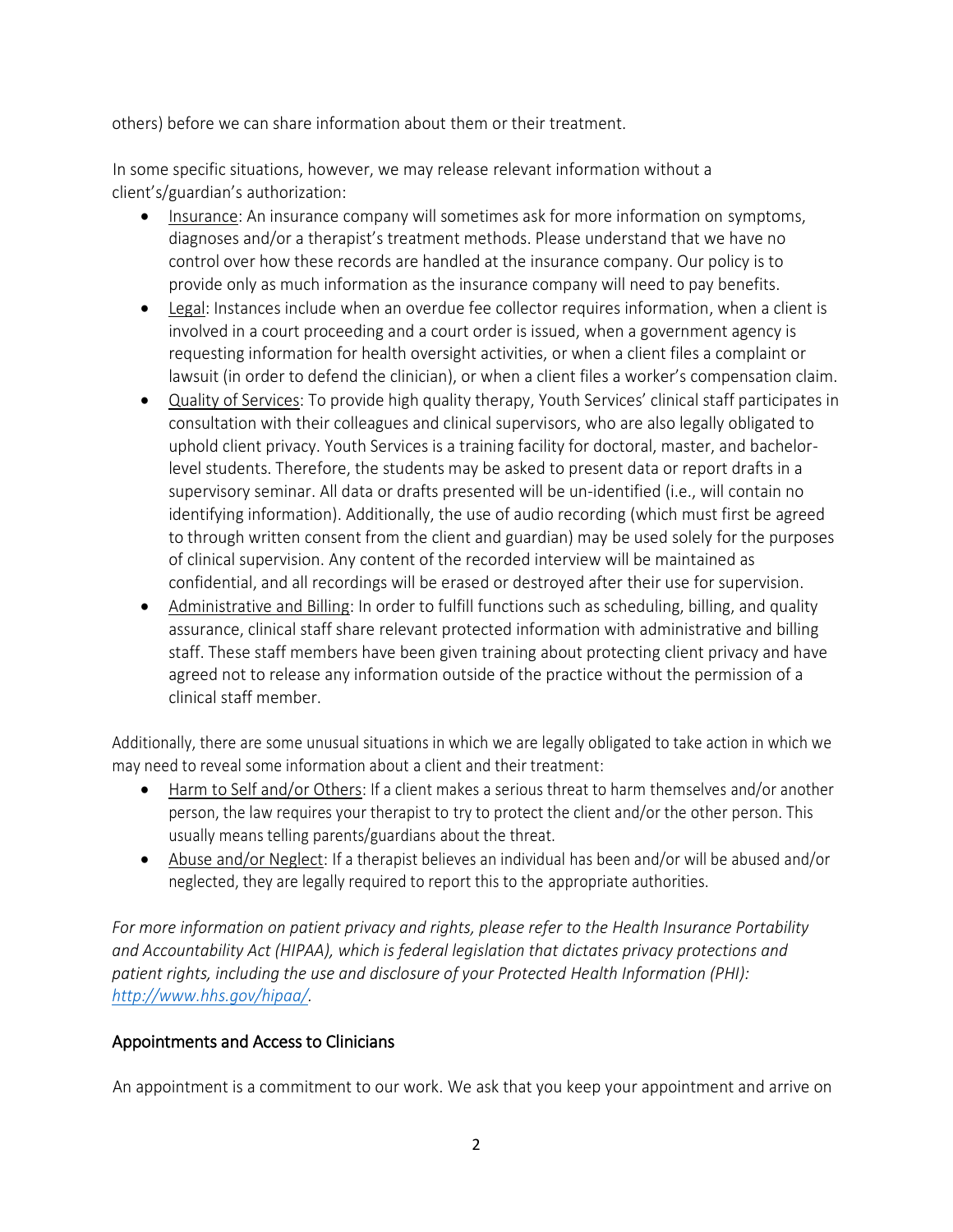time as arriving late for and/or canceling appointments can delay the therapeutic process. If you miss an appointment or cancel a session with fewer than 24 hours' notice, our policy is to charge for this session, and we reserve the right to do so. Please note that insurance companies do not typically reimburse for missed appointments or late cancellations, and so the cost will likely be passed on to the client/guardian.

Clients and families are welcome to wait in our lobby, but we are unable to provide supervision for minors in the waiting room and cannot accept responsibility for their safety if left unattended. Guardians will be held responsible for any property damage caused by unattended minors.

Because Youth Services is an outpatient agency, our therapists will not be able to be available at all times. Clients/guardians can always leave a message on their therapist's voicemail, and the therapist will return calls as soon as they are able to. If you experience an emergency or crisis, please call 911 or go to the nearest emergency room for assistance.

## Professional Fees and Health Insurance

Clients/guardians are expected to pay for each session at the time it is held, unless we agree otherwise or unless your insurance coverage requires another arrangement. We charge for intake, individual and group therapeutic services, and other services (including but not limited to extensive telephone consultations with families/other professionals, hospital visits, and/or any court-related services). There is no charge for calls about appointments, billing, or similar business. We send paper statements for our services monthly to keep you updated of charges, payments, and your balance. For clients'/families' convenience, we offer the option for you to authorize Youth Services to charge your credit card for clinical services on a scheduled basis.

If you ever encounter a problem or error with our charges/billing, your insurance, or any other related matter, please bring it to your therapist's attention. If you think you may have trouble paying for services, please discuss this with your therapist so we can arrive at a solution.

Because Youth Services is staffed with licensed mental health professionals, many health insurance plans will help you pay for therapy and other services we offer. If your health insurance will pay part of your cost for service and you chose to use your insurance, Youth Services will process your insurance claims for you. However, please keep three things in mind:

- We have no role in deciding what your insurance covers. Your insurance company decides which, if any, of our services will be covered and how much Youth Services will be paid. You are responsible for checking your insurance coverage, deductibles, payment rates, copayments, and so forth. Your insurance contract is between you and your company; it is not between Youth Services and the insurance company. Because health insurance is written by many different companies, we cannot tell you what your plan covers. Please read your plan's booklet under coverage for "Outpatient Psychotherapy" or under "Treatment of Mental and Nervous Conditions," or call your insurer's office to determine your coverage.
- You, not your insurance company or any other person or company, are responsible for paying the